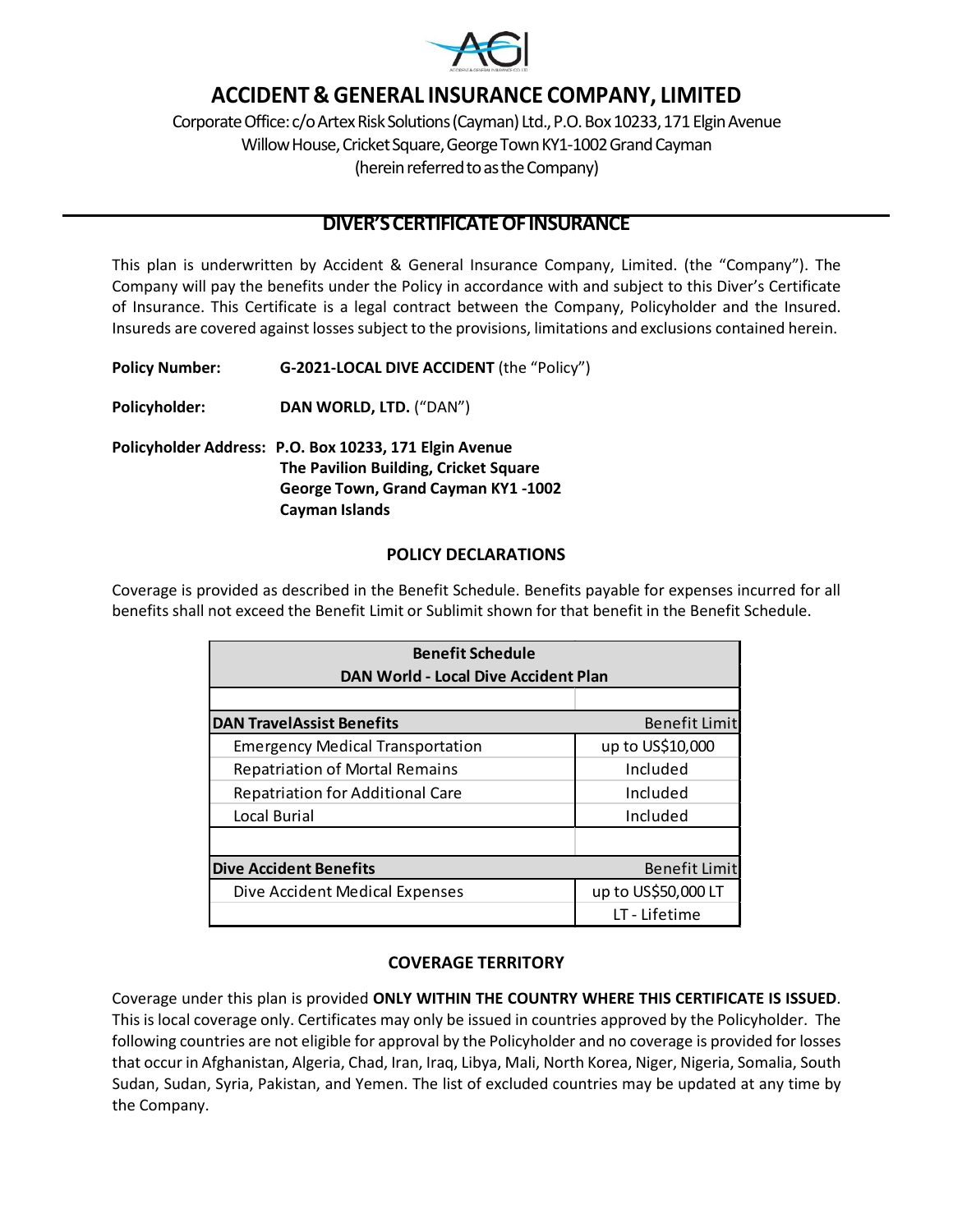#### **NOTIFICATION AND PRE-AUTHORIZATION**

You, or someone acting on your behalf, must contact the Policyholder (DAN) to obtain pre-authorization to use any of the benefits and coverages available under this Policy. The Policyholder maintains a 24/7 hotline to confirm your coverage and provide necessary pre-authorizations. If your situation is lifethreatening, seek immediate medical attention. Once your situation has stabilized, you can contact the Policyholder (DAN) with the relevant details for any necessary approvals. If you fail to timely notify the Policyholder (DAN), the benefits available to you may be reduced or denied.

DAN *TravelAssist* benefits (including medevac and other emergency travel assistance services) are only available if all arrangements are made by and coordinated through DAN *TravelAssist*. If services are arranged by the Insured Person (a "self-evacuation") or a third party, the benefits available to you may be reduced or denied.

## **ELIGIBILITY**

Individuals who either: (a) hold a diver certification issued by a recognized training agency, or (b) are in the process of obtaining his/her diver certification and are under the supervision of and diving with a qualified diving instructor affiliated with a recognized training agency. Diving includes all forms of recreational and non-commercial diving such as snorkeling, skin diving, free diving, and SCUBA (Self-Contained Underwater Breathing Apparatus) diving. The individual must be:

- 1. A resident or citizen of an eligible state, province, country, territory, district, or protectorate; and,
- 2. Between 8 years of age and 70 years of age. The Policyholder may, in its sole discretion, grant a written exemption to the age limit for individuals over 70. In such cases the person may be asked to provide a medical clearance from a physician trained in diving medicine and acceptable to the Policyholder, which clears the individual for diving activities. (the Policyholder will advise if this is required at time of enrollment).

Coverage Period: One year.

Individual Effective Date: Coverage will take effect on the date a person becomes eligible and pays the requisite premium.

Individual Termination Date: Coverage automatically ends on the first of the following dates:

- 1. the end of the period for which the last premium has been paid; or,
- 2. the premium due date coinciding with or next following the date the Insured Person attains age 70, unless the Policyholder has granted the Insured Person a written exemption which allows them to be an Insured Person after age 70.

Termination of coverage will not affect a pending claim for a covered loss.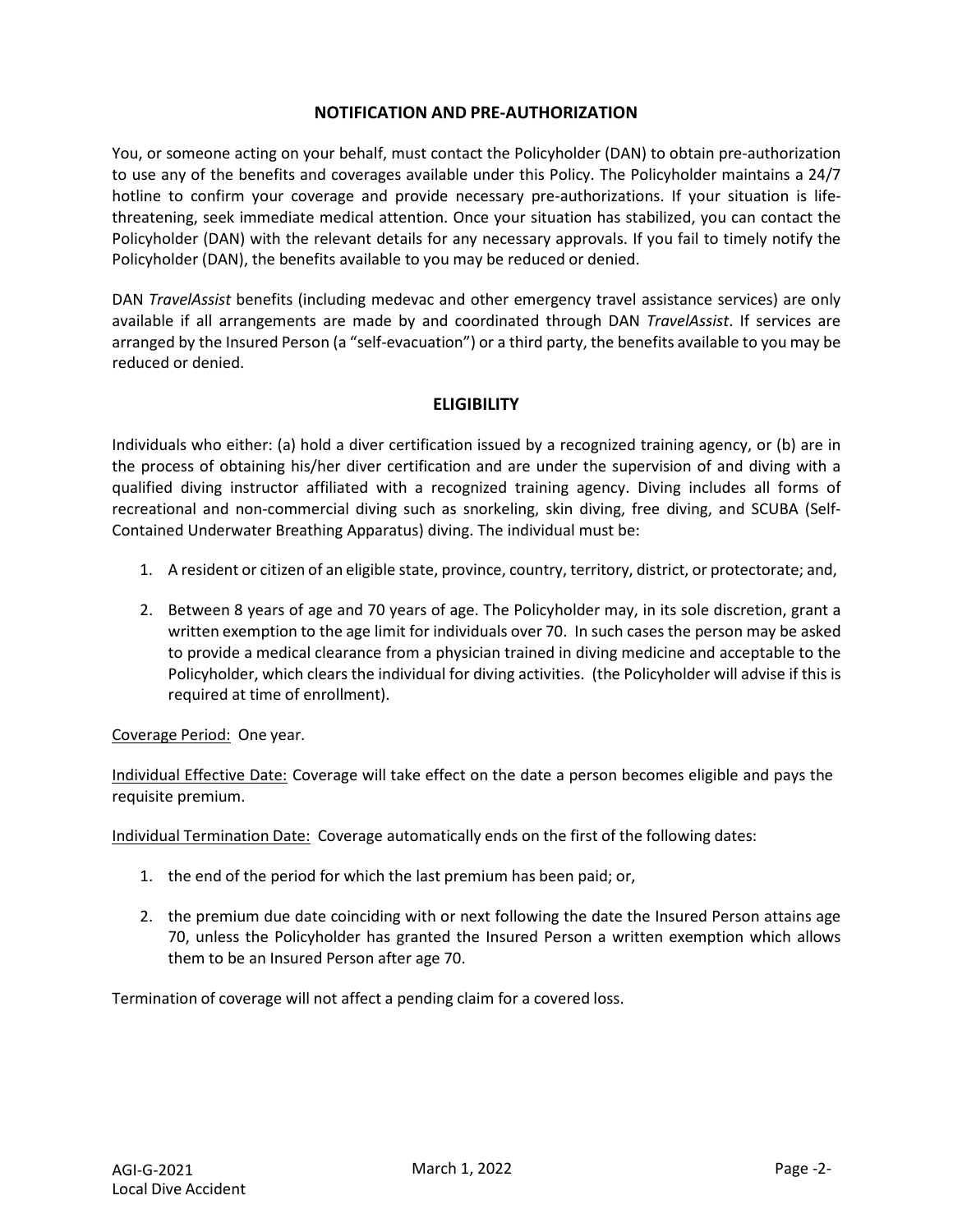## **DEFINITIONS**

**ACCIDENT** means a sudden, unforeseen, and unexpected event that occurs without any intentional act or action by the Insured Person that causes or contributes to the sudden, unforeseen, or unexpected event.

**ARTERIAL GAS EMBOLISM (AGE)** means signs and symptoms due to gas entering the arterial system as a result of over pressurization of gas-containing body structures during a Covered Dive.

**BENEFIT LIMIT or SUBLIMIT** means, as applicable to each benefit provided by the Policy, the amount shown as the benefit limit for that benefit for the Insured Person in the Benefit Schedule or herein.

**BENEFIT SCHEDULE** means the Benefit Schedule section of the Policy Declarations.

**CERTIFICATE OR CERTIFICATE OF INSURANCE** means this Divers Certificate of Insurance.

**COMMERCIAL DIVER** means a diver who has obtained a commercial diver certification, who uses scuba or a surface supplied air source, who engages in diving activities as a business venture, and receives compensation orsome other form of consideration in exchange for the services rendered. Diving activities of Commercial Divers include, but are not limited to, construction, inspection, search and rescue, salvage, repair, gathering or fishing for seafood, and commercial film production. Commercial Diver does not include dive professionals, independent underwater photographers and videographers, underwater videographers working as part of a small documentary or scientific film crews (subject to approval), scientific divers, and those conducting research or providing services on a volunteer basis.

**COMPANY** means, Accident & General Insurance Company, Ltd. For administrative purposes, the term "Company" may include its authorized administrator acting on its behalf.

**COMPLICATIONS OF PREGNANCY** means conditions whose diagnoses are distinct from but adversely affected or caused by pregnancy. These conditions are:

- 1. acute nephritis or nephrosis; or
- 2. cardiac decompensation or missed abortion; or
- 3. non-elective cesarean section; or
- 4. similar conditions as severe as these.

Not included are (a) false labor, occasional spotting or Physician prescribed rest during the period of pregnancy; (b) morning sickness; (c) hyperemesis gravidarum and preeclampsia; and (d) similar conditions not medically distinct from a difficult pregnancy.

**COVERAGE** means the Insurance that the Insured Person has under the Policy.

**COVERAGE PERIOD** means one year from the date the Insured Person's insurance takes effect unless the Coverage ends sooner per the terms of the Certificate.

#### **COVERED DIVE or COVERED DIVING ACTIVITY** means:

1. recreational free diving (Apnea), snorkelling, SCUBA diving, or training for free diving or SCUBA certification; or,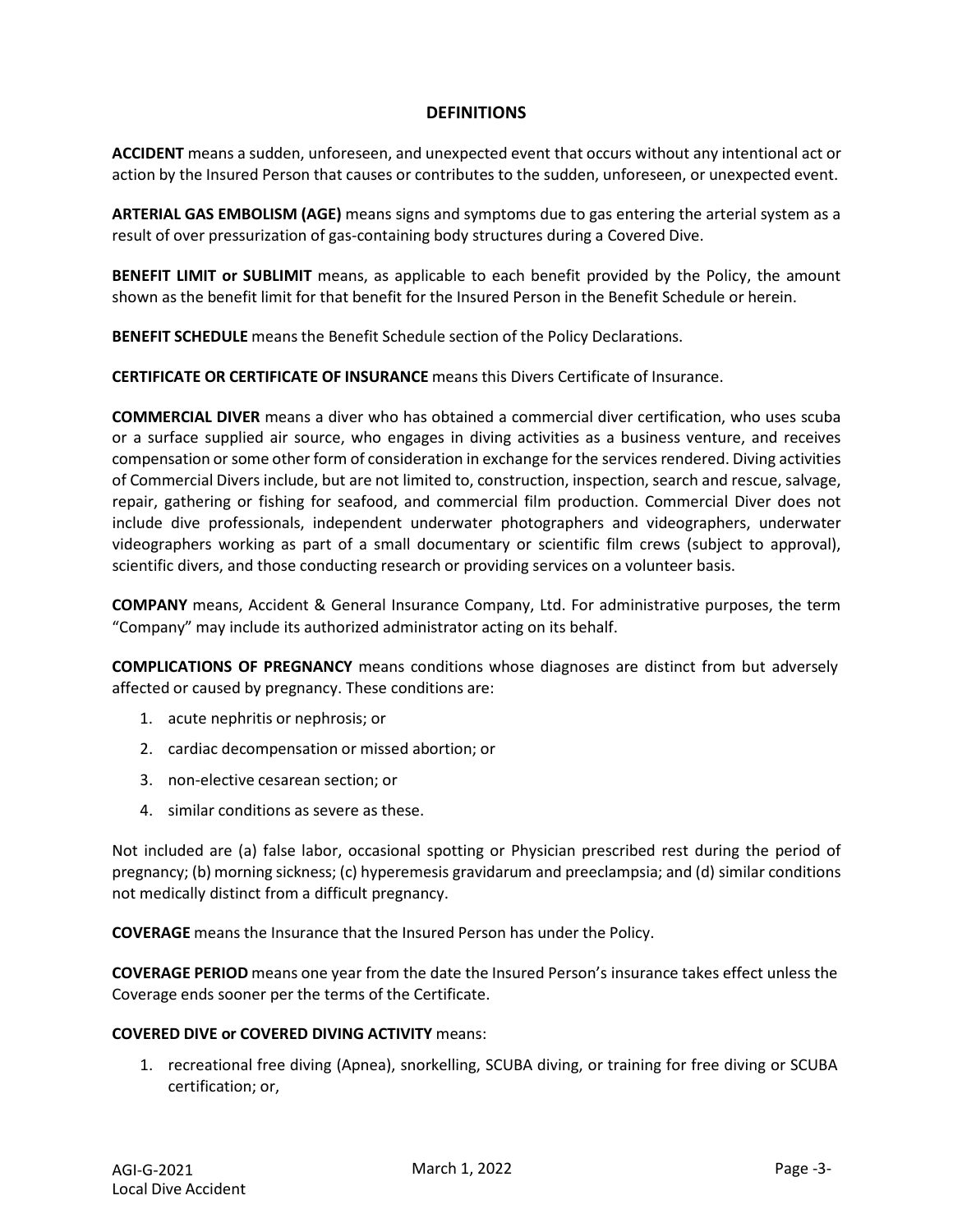- 2. diving while a SCUBA or free diving instructor, divemaster, or independent recreational underwater photographer/videographer; or,
- 3. diving as a volunteer in support of marine conservation or marine habitat restoration projects; or,
- 4. diving while performing research for a state or national government agency or university and following the diving safety guidelines of the American Academy of Underwater Scientists (AAUS), Canadian Academy of Underwater Scientists (CAUS), or other recognized scientific body whose written diving research protocol is approved by the Policyholder.

A Covered Dive begins upon entry into the water and ends upon exit from the water. To be a Covered Dive, the dive must begin while Coverage is in force.

**COVERED DIVING ACCIDENT** means an Accident or DCI that results from a Covered Dive.

**CUSTODIAL CARE** means care:

- 1. provided primarily for the maintenance of the Insured Person; and
- 2. essentially designed to assist the Insured Person in the activities of daily living.

Custodial Care does not include care primarily provided foritstherapeutic value in the treatment of Injury.

**DECOMPRESSION ILLNESS (DCI)** means Decompression Sickness (DCS) or Arterial Gas Embolism (AGE). Such illness must be a direct result of a Covered Dive that takes place while Coverage is in force.

**DECOMPRESSION SICKNESS (DCS)** means signs and symptoms resulting from gas in the tissues coming out of solution into bubbles inside the body on depressurization as a result of a Covered Dive.

**ELECTIVE TREATMENT AND PROCEDURES** means any medical treatment or surgical procedure that is not Medically Necessary including any service, treatment, or supplies that are deemed by the federal, or a state or local government authority, or by the Company to be research or experimental or that is not recognized as a generally accepted medical practice.

**FINANCIAL INSOLVENCY** means the total cessation or complete suspension of operations due to insolvency, with or without the filing of a bankruptcy petition, or the total cessation or complete suspension of operations following the filing of a bankruptcy petition, whether voluntary or involuntary, by a tour operator, cruise line, liveaboard, airline, rental car company, hotel, condominium, railroad, motor coach company, or other supplier of travel services which is duly licensed in the state(s) of operation other than the person, organization, agency or firm from whom the Insured Person directly purchased or paid for his or her trip. There is no Coverage for the total cessation or complete suspension of operations for losses caused by fraud or negligent misrepresentation by the supplier of travel services.

**HOME** means the place where the Insured Person lives and maintains their primary residence, irrespective of other residences they may use from time to time. Home is the place designated by the Insured Person as their address on the application form.

**HOME COUNTRY** means the country or territory where the Insured maintains their Home.

**HOSPITAL** means an institution, which meets all of the following requirements:

1. it must be operated according to the law;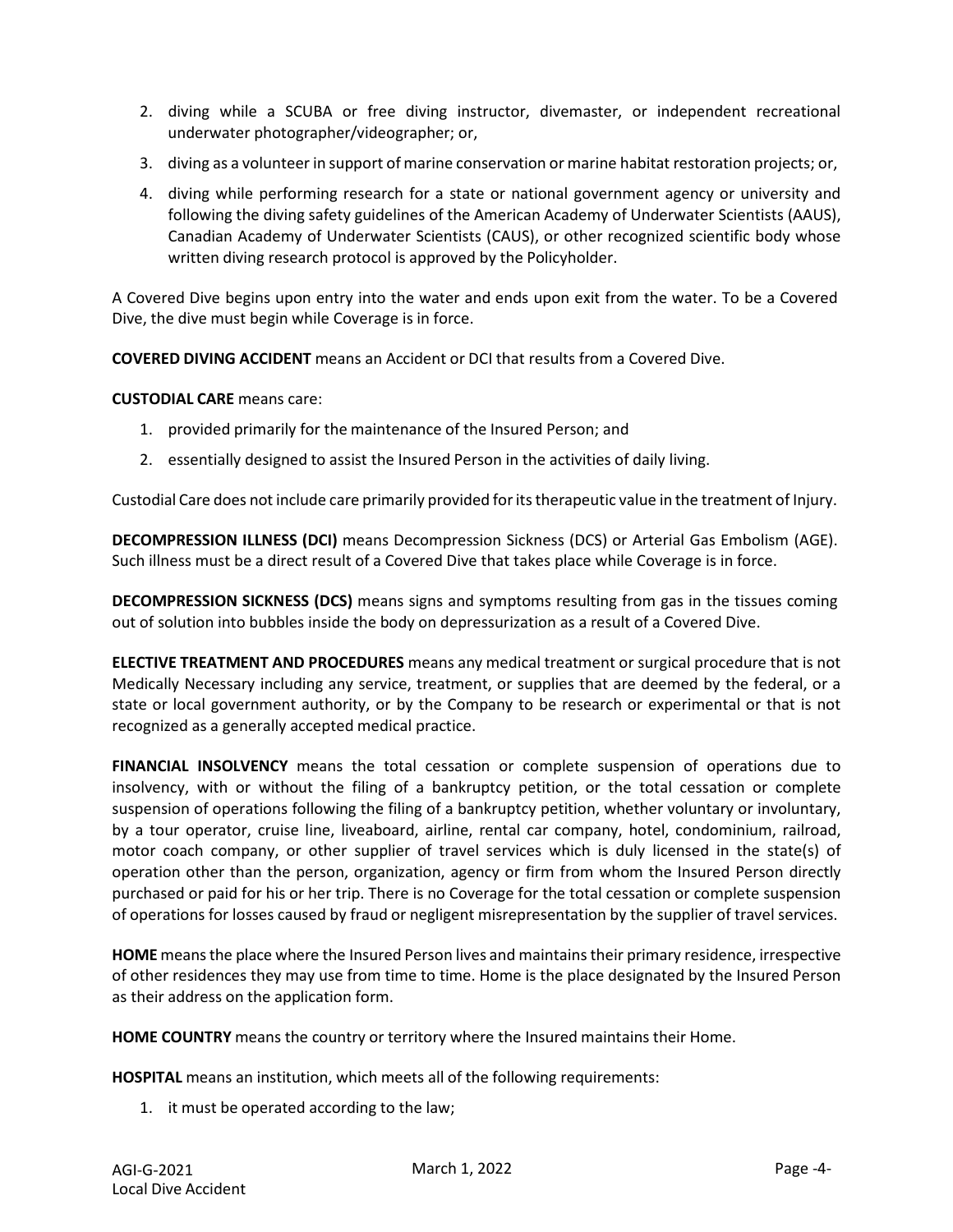- 2. it must give 24-hour medical care, diagnosis and treatment to the sick or injured on an inpatient basis;
- 3. it must provide diagnostic and surgical facilities supervised by Physicians;
- 4. registered nurses must be on 24-hour call or duty; and
- 5. the care must be given either on the Hospital's premises or in facilities available to the Hospital on a pre-arranged basis.

A Hospital is not: a rest, convalescent, extended care, rehabilitation, or other nursing facility; a facility which primarily treats mental illness, alcoholism, or drug addiction (or any ward, wing or other section of the Hospital used for such purposes); or a facility which provides hospice care (or wing, ward or other section of a Hospital used for such purposes).

**HYPERBARIC CHAMBER** means a pressure vessel approved for recompression of diving accident victims and/or use of hyperbaric oxygen therapy, specifically for use for recompression of AGE or DCS.

**IMMEDIATE FAMILY MEMBER** is the Insured Person or his or her spouse, the children, brothers, sisters and parents or stepparents of either the Insured Person or the Insured Person's spouse, and spouses of the children, brothers, and sisters of either the Insured Person or Insured Person's spouse.

**INJURY** means bodily harm or damage (not including mental or emotional harm/damages) due to a covered Accident that is not contributed to by disease, sickness, infection, bodily infirmity, or any other abnormal physical condition and that: (i) requires examination and treatment by a Physician; and (ii) occurs while the injured person's Coverage under the Policy is in force. All injuries sustained by one person in any one Accident, including related conditions and recurrentsymptoms of these injuries, are considered a single injury.

**INPATIENT** means the Insured Person who is confined as a registered bed-patient in a Hospital for whom a room and board charge is made.

**INSURANCE** means the Coverage that the Insured Person has under the Policy.

**INSURED or INSURED PERSON** means an Eligible Person as defined in the eligibility section of this Policy: 1) who completes any required enrollment form; 2) who pays any required premium or for whom premium has been paid; and 3) while covered under the Policy.

**INTENSIVE CARE UNIT** means a separate part of a Hospital that is reserved for critically and seriously ill patients who require highly skilled nursing care and constant or close and frequent audiovisual nursing observation. The Intensive Care Unit must provide its patients with:

- 1. room and board;
- 2. nursing care by Nurses who work only in the unit; and
- 3. special equipment and supplies that are primarily for use within the unit.

**MEDICAL EMERGENCY** means an Injury or emergency Sickness that poses an immediate risk to an Insured Person's life or long-term health.

**MEDICALLY NECESSARY or MEDICAL NECESSITY** means services or supplies that the treating Physician determines, recommends, approves, and certifies to be: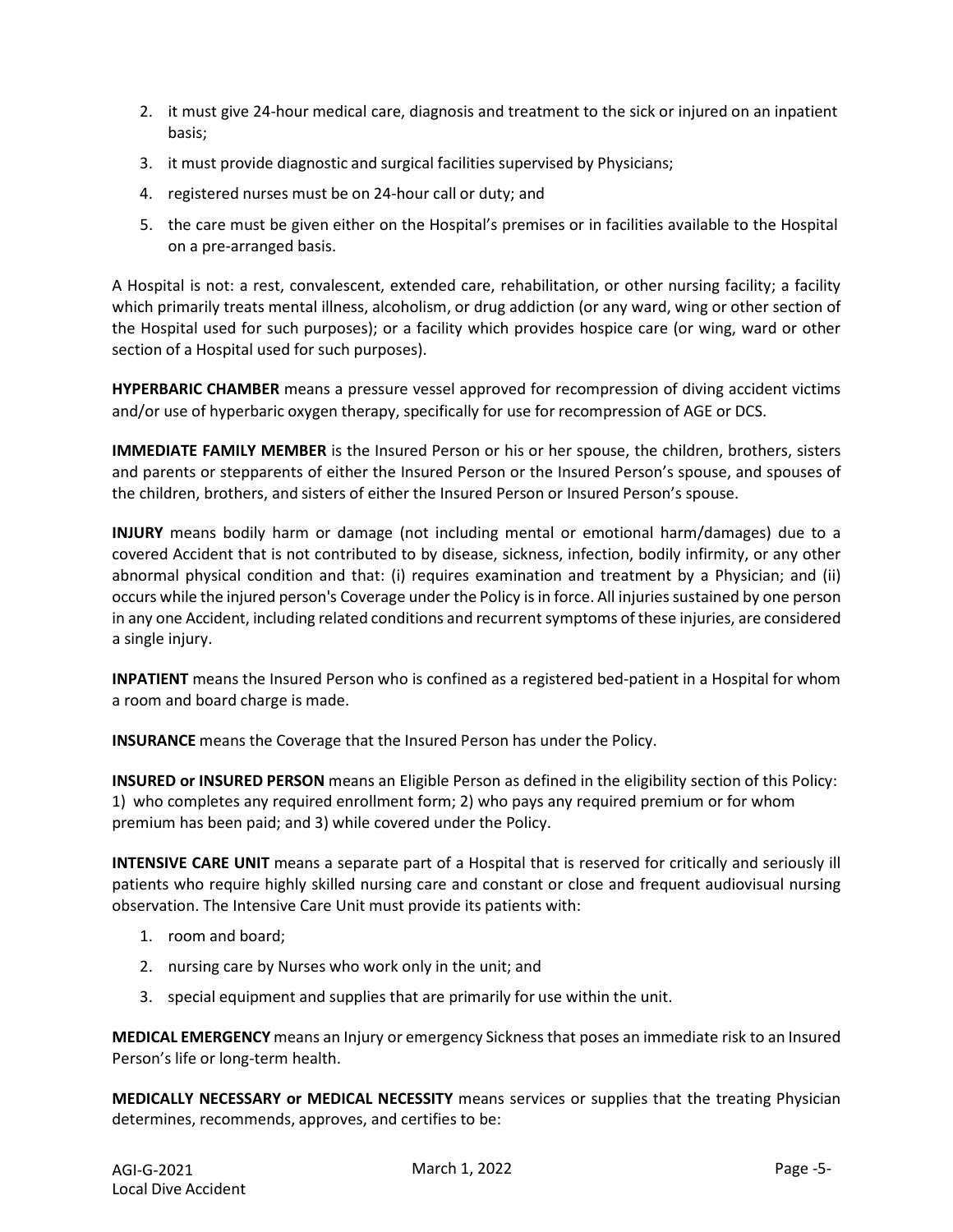- 1. appropriate, necessary, and reasonable forthe symptoms, diagnosis or direct care and treatment of an Injury, Arterial Gas Embolism or Decompression Sickness; and,
- 2. provided for the symptoms, diagnosis or direct care and treatment of an Injury, Arterial Gas Embolism or Decompression Sickness; and,
- 3. within standards of good medical practice within the organized medical community; and,
- 4. not primarily for the convenience of the Insured Person, Insured Person's Physician, or another provider; and
- 5. the most appropriate supply or level of service that can safely be provided.

For Hospital stays, this means that acute care as an Inpatient is necessary due to the kind of services the Insured Person is receiving or the severity of the Insured Person's condition and that Outpatient Treatment would not be adequate to effectively treat the Insured Person.

**NURSE** means a Registered Nurse (RN), Licensed Practical Nurse (LPN) or Licensed Vocational Nurse (LVN) or other healthcare practitioner providing nursing services who, is licensed or certified to provide such services in the country or district where the services are rendered.

**OTHER MEDICAL EXPENSE INSURANCE** means medical expense insurance provided by any other insurance or welfare plan or prepayment arrangements, regardless of whether the other insurance is provided on an individual, family, or group basis, or through an employer, union, or membership in an association. If insurance is provided on a provision of service basis, then, for purposes of this definition, the amount shall be that which the services rendered would have cost in the absence of the insurance. Other Medical Expense Insurance shall also mean liability coverage, including but not limited to personal umbrella type plans or automobile medical plans.

**OUTPATIENT TREATMENT** means Medically Necessary services and supplies provided to the Insured Person in a Physician's office or Outpatient department of a Hospital for which no room and board charge is made.

**PHYSICIAN** means a duly licensed health care provider in good standing acting within the scope of his license and rendering care or treatment to the Insured Person, including:

- 1. a medical practitioner licensed to provide medical services and perform general surgery; or
- 2. any other practitioner whose services, by law of the place where such services are performed, must be covered by the Policy.

"Physician" does not include an Immediate Family Member, nor does it include a traveling companion or an employee, business partner or business affiliate of the Insured Person.

**POLICY** means the contract issued to the Insured Person providing the benefits specified herein.

**POLICYHOLDER** is DAN World, Ltd. ("DAN").

**PRE-EXISTING CONDITION** means a sickness, disease, or other condition for which medical advice, diagnosis, care, or treatment was recommended by or received from a Physician during the 180-day period immediately prior to the Insured Person's effective date, including:

1. any recommendation for a diagnostic test, examination, or medical treatment; or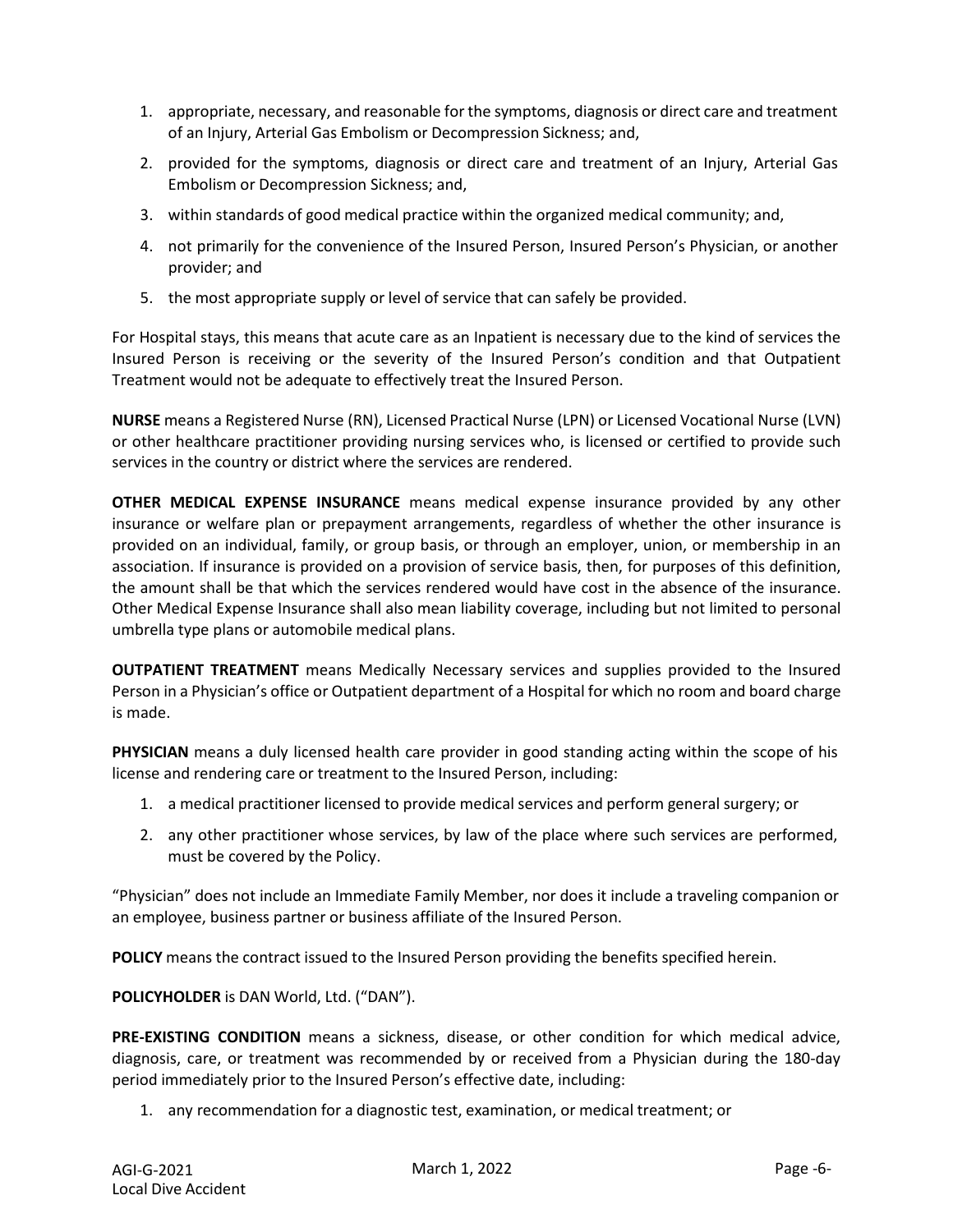- 2. conditions for which the Insured Person took or received a prescription for drugs or medicine.
- 3. a condition for which symptoms existed which would cause an ordinarily prudent person to seek diagnosis or treatment prior to embarking on a trip.

Item (2) of this definition does not apply to a condition which is treated or controlled solely through the taking of prescription drugs or medicine and remains treated or controlled without any adjustment or change in the required prescription throughout the 180-day period before Coverage is effective under the Policy.

**REASONABLE AND CUSTOMARY CHARGE** means a charge that does not exceed the usual level of charges for similar necessary medical treatment, services or supplies in the locality where it is received.

**SICKNESS** means an illness or disease of the body which:

- 1. requires examination and treatment by a Physician, and
- 2. commences while the Coverage is in effect; and
- 3. in those cases where the benefit is conditioned upon the Insured Person's inability to dive, in the opinion of a Physician would prevent the Insured Person from diving.

**THIRD PARTY (IES)** means anyone other than:

- 1. the Insured Person;
- 2. a person related to the Insured Person by blood, marriage or adoption;
- 3. the owners, shareholders, staff members or others who are associated with the business which provided the diving services to the Insured Person.

**TRIP** means:

- 1. a period of round-trip travel that is at least eighty (80) kilometers from the Insured Person's home;
- 2. scheduled duration of travel may not exceed 90 consecutive days;
- 3. travel is not to obtain health care or medical treatment of any kind; and
- 4. travel is not to a destination where the Insured Person maintains a Home or residence.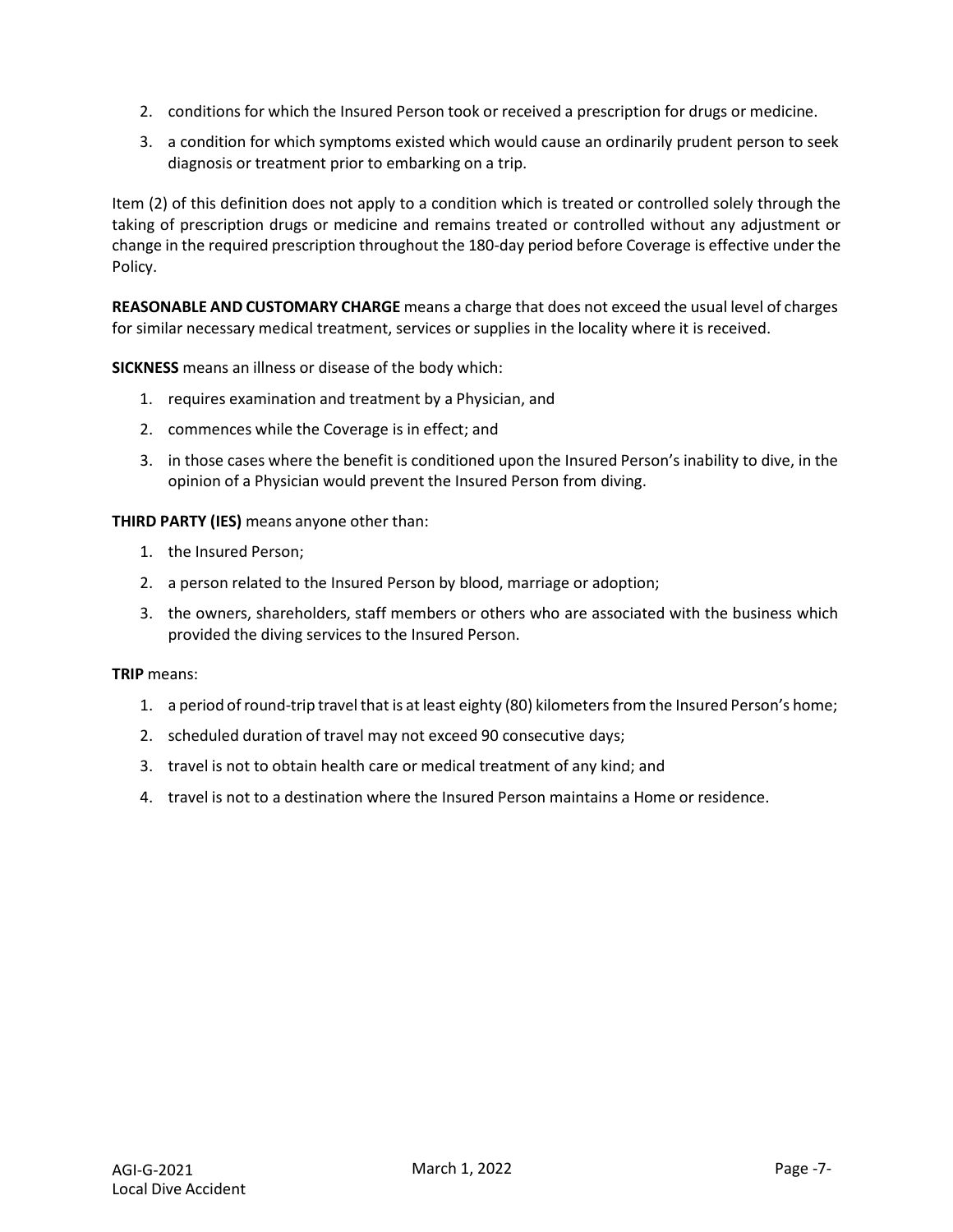#### **EMERGENCY MEDICAL TRANSPORTATION BENEFITS**

#### **Emergency Evacuation and Medically Necessary Transfer**

If an Insured Person has suffered a Medical Emergency during the course of a Trip and such condition requires an Emergency Evacuation or Medically Necessary Transfer, the Company will pay, up to the Benefit Limit, the Covered Expenses incurred for such evacuation or transfer.

Emergency Evacuation means when there is no local medical care available and the medical condition of the Insured Person and Medical Necessity warrants immediate Transportation from the place where the Medical Emergency occurs to the nearest Hospital or medical facility where appropriate medical care, treatment or evaluation can be obtained. Emergency Evacuation does not include efforts to search for an Insured Person whose location is unknown or efforts to rescue such Insured Persons from a dangerous situation or a location inaccessible by emergency medical services personnel.

Medically Necessary Transfer means that following treatment or evaluation at the nearest Hospital or medical facility, and absent suitable local care, Medical Necessity warrants Transportation to a different Hospital or medical facility for further care, treatment, or evaluation.

#### **Repatriation of Mortal Remains**

If an Insured Person has died while on a Trip, the Company will pay, up to the Benefit Limit, the expenses incurred to move the body and return the mortal remains to the Insured Person's Home for burial. Covered expenses include, but are not limited to, expenses for embalming, cremation, necessary government authorizations, coffins, and Transportation. Expenses related to the use of an air ambulance for the Repatriation of Mortal Remains are expressly excluded.

#### **Repatriation for Additional Care**

When an Insured Person suffered a Medical Emergency during the course of a Trip for which Emergency Evacuation or Medically Necessary Transfer is necessary, and the Insured Person is deemed medically fit to travel to a different Hospital or medical facility for further care, treatment, or evaluation, the Company will pay, up to the Benefit Limit, the Covered Expenses for Transportation to a Hospital or medical facility that is located either:

- 1. near the Insured Person's Home; or,
- 2. near where the Insured Person was living and/or working prior to their Trip.

Any Repatriation for Additional Care shall be undertaken at the discretion of the designated Travel Assistance Provider in consultation with the Insured Person's treating Physician. Repatriation for Additional Care is limited to scheduled commercial airlines, watercraft, or ground transportation, and the Company will pay, up to the Benefit Limit, the Covered Expenses for such scheduled commercial airlines, watercraft, or ground transportation.

#### **Local Burial**

If an Insured Person has died while on a Trip and the family choses a local burial, the Company will pay, up to the Benefit Limit, for expenses incurred to bury the Insured Person in the place where they died. Covered expenses include, but are not limited to, expenses for embalming, cremation, necessary government authorizations and coffins.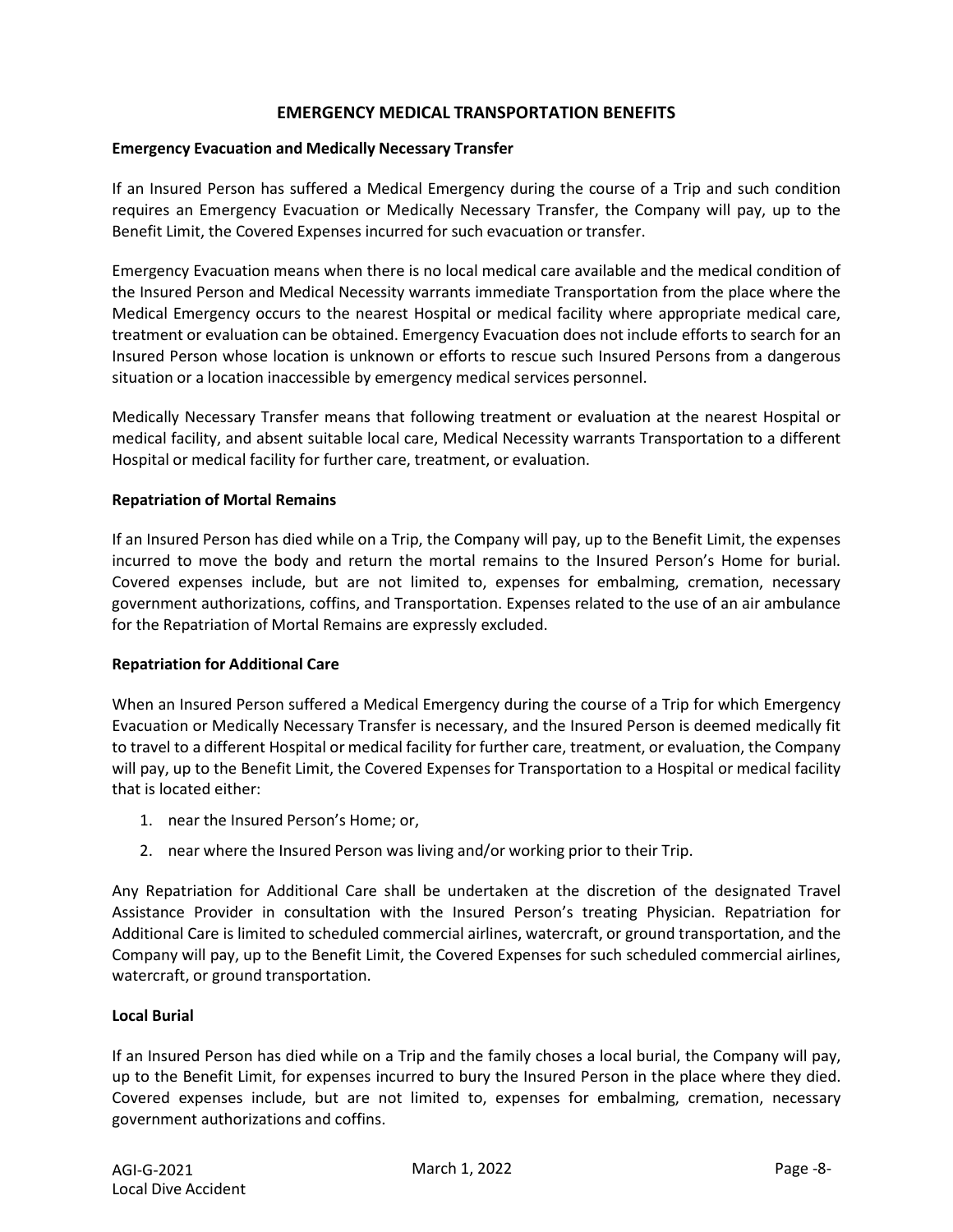#### **Emergency Medical Transportation Covered Expenses**

Covered Expenses include the cost of Transportation and the Reasonable and Customary charge for en route medical treatment, medical services and medical supplies that: (1) is necessarily incurred in connection with Emergency Medical Transportation of the Insured Person or; (2) meets generally accepted standards of medical practice; and (3) either is ordered by a Physician and performed under his or her care or supervision or order, or is required by the standard regulations of the conveyance method being used to transport the Insured Person.

All Transportation arrangements made for transporting the Insured Person must be by the most direct and economical conveyance and must be arranged in advance by the designated Travel Assistance Provider to be covered. the Company will not provide Transportation to the Insured Person's Home if there are closer medical facilities which are capable of attending to the Insured Person's medical needs.

Transportation means any land, water, or air conveyance required to transport an Insured Person during medical transportation, transfer, evacuation, or repatriation. Transportation must be required by the circumstances, recommended by local medical personnel and authorized by the designated Travel Assistance Provider. Transportation may include, but is not limited to, air ambulances, land ambulances, private motor vehicles, watercraft, commercial airliner, or train (depending on the circumstances). The designated Travel Assistance Provider will arrange Transportation using the mode best suited to do so based on the seriousness of the patient's condition. All decisions as to the mode of Transportation and final destination will be based solely upon medical factors. the Company will not cover any expenses for services provided by another party at no cost to the Insured Person.

# **DIVE ACCIDENT MEDICAL EXPENSE BENEFITS**

#### **Dive Accident Medical Expense Benefit**

#### **Covered Diving Accidents - Covered Medical Expenses**

If the Insured Person has incurred charges for treatment of Injury due to a Covered Diving Accident, the Company will pay, up to the Benefit Limit, for the Covered Charges described below subject to the terms and limitations contained herein.

**COVERED CHARGES** means eligible expenses that are incurred by the Insured Person for Medically Necessary services, supplies, care, or treatment for a Covered Diving Accident. The Accident must occur while Coverage is in force. Eligible expenses must be incurred within 365 days of the Accident.

Medical services, supplies, care, or treatment must be prescribed, performed, or ordered by a Physician. Charges for such services, supplies, care, or treatment must be Reasonable and Customary and the Company will not pay for charges in excess of the Benefit Limit.

Covered Charges include the following:

- 1. Hyperbaric Chamber treatment charges for up to 3 treatments per Covered Diving Accident. Any treatment after the third  $(3<sup>rd</sup>)$  must be approved by the Company, or its designee, and may require examination by a medical professional designated by the Company.
- 2. Physician's charges for Hyperbaric Chamber treatment, medical care, and surgical procedures.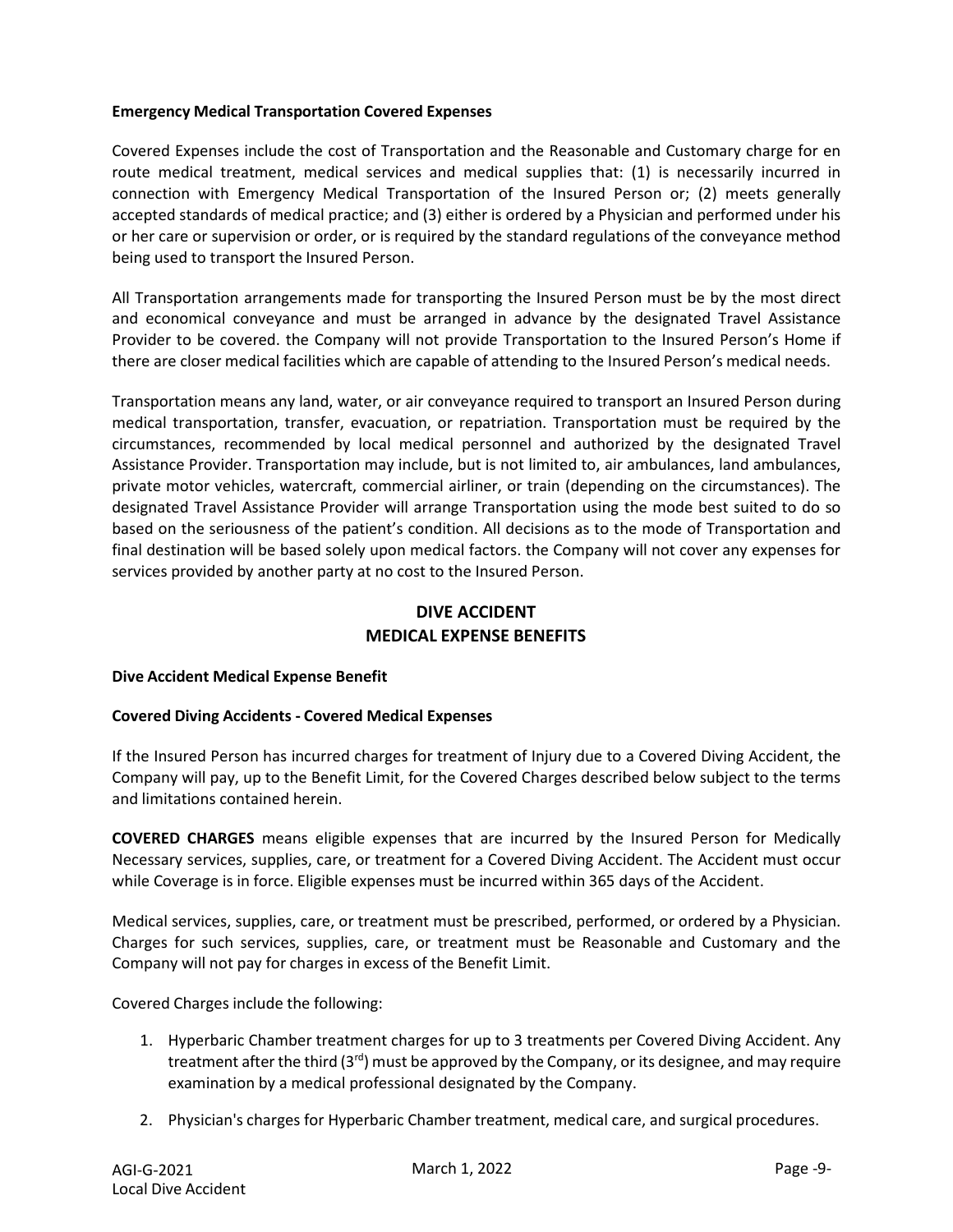- 3. Ambulance charges for transportation by a professional ground, air or marine ambulance service to the nearest Hospital or Hyperbaric Chamber where appropriate care or treatment can be given. All transportation involving air or marine ambulance service must be approved in advance by the Company or its designee. This benefit may not be combined with any Emergency Medical Transportation benefit.
- 4. Hospital charges may include room and board; general nursing care; other Inpatient and Outpatient Treatment services and supplies; and confinement in an Intensive Care Unit as long as such confinement is ordered by a Physician.

The daily Hospital allowance payable for room and board for each day of Hospital confinement shall not exceed the average semi-private room rate for the Hospital where confined. If the Hospital where confined has only private rooms, the daily Hospital allowance will be 80% of the private room rate.

The daily Intensive Care Unit allowance payable for room and board for each day of confinement in an Intensive Care Unit is two times the daily Hospital allowance.

- 5. Medical supply charges for oxygen and anesthesia, including their administration, when these are not covered as Hospital charges;
- 6. Other eligible expenses including ambulatory surgical charges provided by a licensed ambulatory surgical center for necessary services and supplies, provided such charges would have been payable if the surgery had been done in a Hospital;
- 7. nursing, physiotherapy, and occupational therapy charges;
- 8. radiological and laboratory charges for X-rays, radiological treatment, and diagnostic laboratory tests;
- 9. medical supply charges for: casts, splints, trusses, braces, crutches, and surgical dressing; artificial eyes and limbs for the initial replacement of natural eyes and limbs severed while insured; and,
- 10. rental of manually operated wheelchairs and hospital beds, oxygen equipment and other durable medical equipment that is used solely by the Insured Person for the treatment of the Injury. The Company, at its discretion, may approve purchase of such items.

#### **GENERAL EXCLUSIONS**

The following exclusion applies to all benefits for Accidental Death and Dismemberment or Permanent and Total Disability:

1. The Company will not pay for loss caused by or resulting from Sickness of any kind.

The following exclusion applies to the Sickness and Accident Medical Expense, Permanent and Total Disability, Trip Cancellation, and Trip Interruption:

1. the Company will not pay for loss or expense caused by or incurred resulting from a Pre-Existing Condition, as defined in the Policy, including death that results there from.

The following exclusions apply to all Emergency Medical Transportation and Travel Assistance Benefits: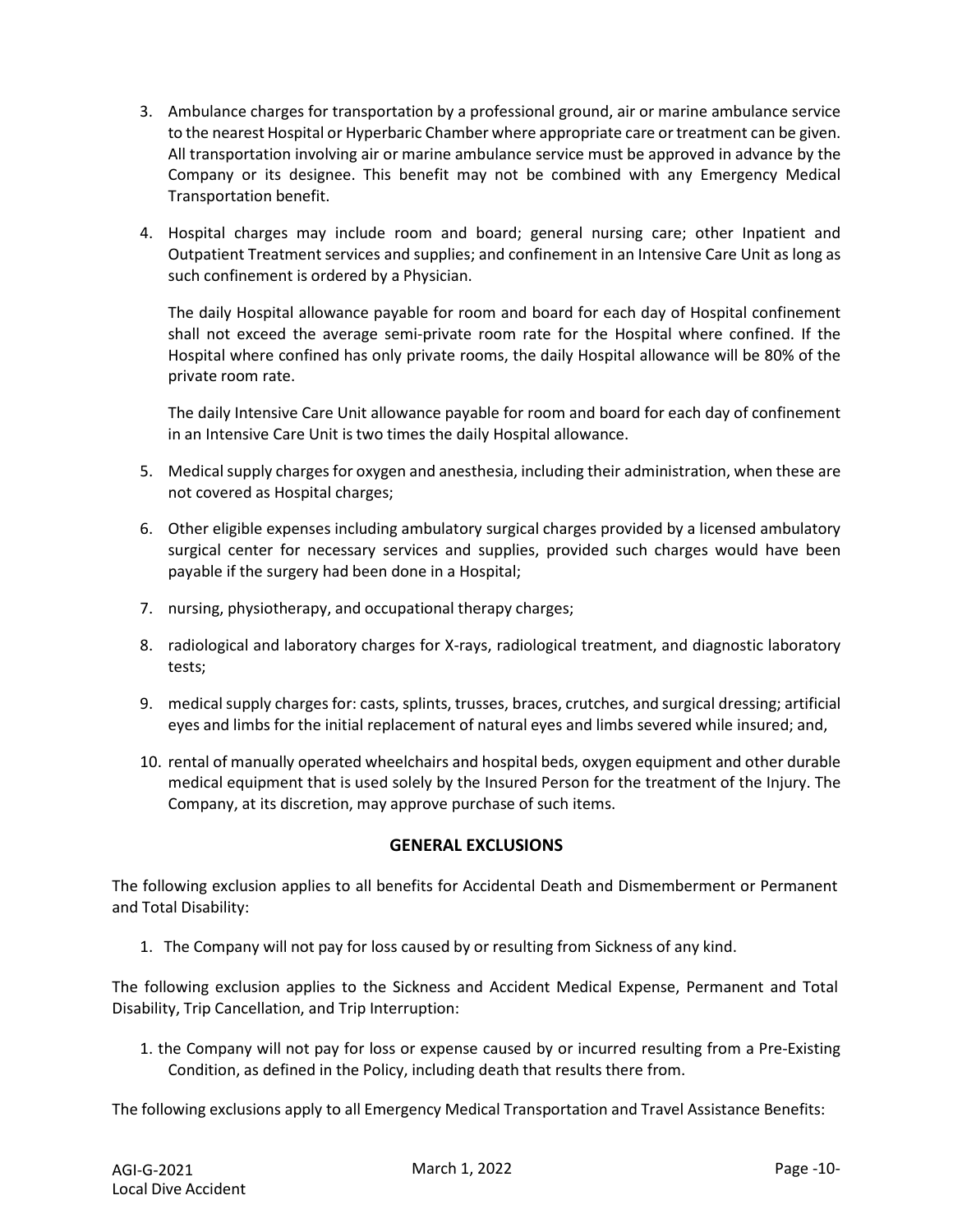1. Emergency Medical Transportation and Travel Assistance Benefits may be suspended if the Insured Person (a) is in a region that is not safely accessible by the company providing the Transportation services; or (b) the Insured Person cannot be transported safely.

The following exclusions apply to **all** coverages.

- 1. The Company will not pay for any loss under the Policy where:
	- a. the charges exceed Reasonable and Customary Charges for the services and supplies furnished.
- 2. Excluded from this Policy are losses caused by, resulting from, or in connection with:
	- a. suicide, attempted suicide, or intentionally self-inflicted injury of the Insured Person, while sane or insane, including mental, nervous, or psychological disorders, or if the primary diagnosis is psychiatric in nature;
	- b. being under the influence of drugs or intoxicants, unless prescribed by a Physician;
	- c. pregnancy, childbirth, elective or Medically Necessary abortion, or Complications of Pregnancy;
	- d. participation as a professional in athletics;
	- e. unless approved in advance by the Policyholder, participation in organized amateur and interscholastic athletic or sports competition or events;
	- f. riding or driving in any motor competition;
	- g. war or any act of war, declared or undeclared war, civil disorder, or service in the armed forces, National Guard or organized reserve corps or any country or international authority; however, does not include terrorism;
	- h. nuclear reaction, radiation or radioactive contamination;
	- i. air travel (other than regularly scheduled airlines or air charter services) or operating or learning to operate any aircraft, as pilot or crew;
	- j. unless approved in advance by the Policyholder, mountain climbing, bungee cord jumping, snow skiing, skydiving, parachuting, hang gliding, parasailing, or travel on any air supported device, other than on a regularly scheduled airline or air charter company;
	- k. unless approved in advance by the Policyholder, in connection with competitions or record-setting or record-breaking attempts;
	- l. any unlawful criminal acts, committed by the Insured;
	- m. losses which are paid under Other Medical Expense Insurance, workers' compensation or occupational disease laws, travel insurance, or any services, supplies, or treatments provided under any federal, state or other governmental plan or similar law;
	- n. a loss or damage caused by detention, confiscation or destruction by customs;
	- o. traveling or engaging in a Covered Dive against the advice of a Physician;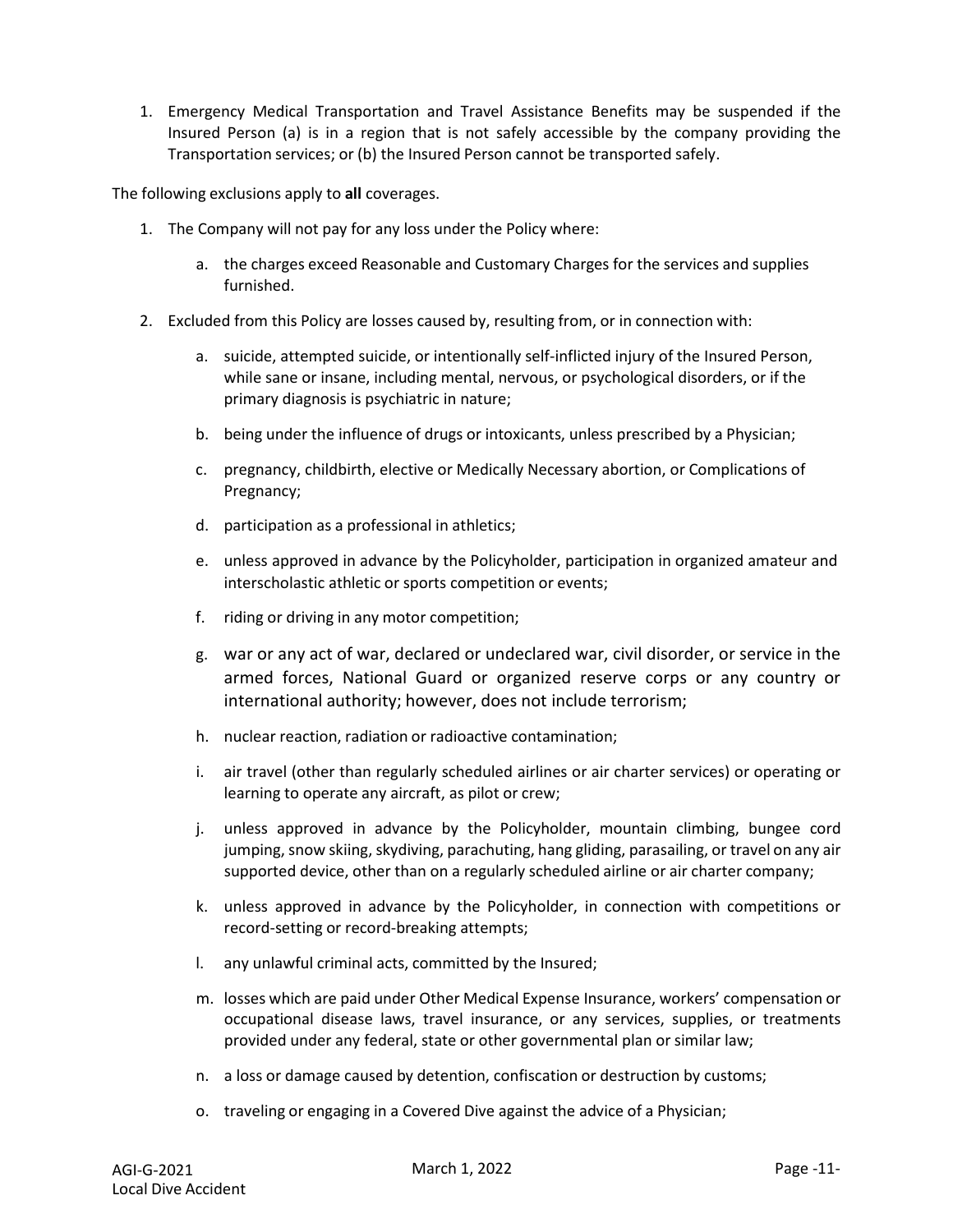- p. Elective Treatment and Procedures;
- q. when the Insured Person is on an organ transplant list at the time he or she embarked on his or her Trip and the requested benefits are related to such transplant;
- r. medical treatment during or arising from a trip undertaken for the purpose or intent of securing medical treatment;
- s. medical services, supplies, or treatment (including any period of Hospital confinement) that were not Medically Necessary, not prescribed by a Physician, deemed to be research or experimental or not recognized as generally accepted medical practice, or were ordered and/or prescribed by an Immediate Family Member;
- t. Custodial Care;
- u. routine eye, hearing, or other physical exams not related to the Sickness or Accident;
- v. cosmetic or reconstructive procedures, and any related services or supplies, which alter appearance but do not restore or improve impaired physical functions;
- w. Financial Insolvency of the person, organization or firm from whom the Insured Person directly purchased or paid for his/her trip;
- x. bankruptcy, Financial Insolvency, default or failure to supply services by a travel supplier;
- y. business, contractual or educational obligations of the Insured Person;
- z. failure of any tour operator, common carrier, liveaboard, or other travel supplier, person or agency to provide the bargained-for travel arrangements other than Financial Insolvency;
- aa. a loss that results from an illness, disease, or other condition, event or circumstance which occurs at a time when the Policy is not in effect for the Insured Person; and,
- bb. for services, supplies, treatment, or transport related to a pandemic, epidemic, or exposure to a contagious infectious disease that was known to the public prior to the time the Insured Person embarked on their Trip.

# **CLAIMS PROVISIONS**

**Notice of Claim.** The Company must be given written notice of claim within ten (10) days after a covered loss occurs. If notice cannot be given within that time, it must be given as soon as reasonably possible. Notice may be given to the Company or to its authorized agent. To submit a claim, obtain claim forms, or request additional information on how to report a claim, please call, write or email:

## **AGI - CLAIMS** c/o DAN Services, Inc. 6 West Colony Place, Suite 200 Durham, NC 27705 USA Phone: +1.919.226.3858 Email – [Claims@World.DAN.org](mailto:Claims@World.DAN.org)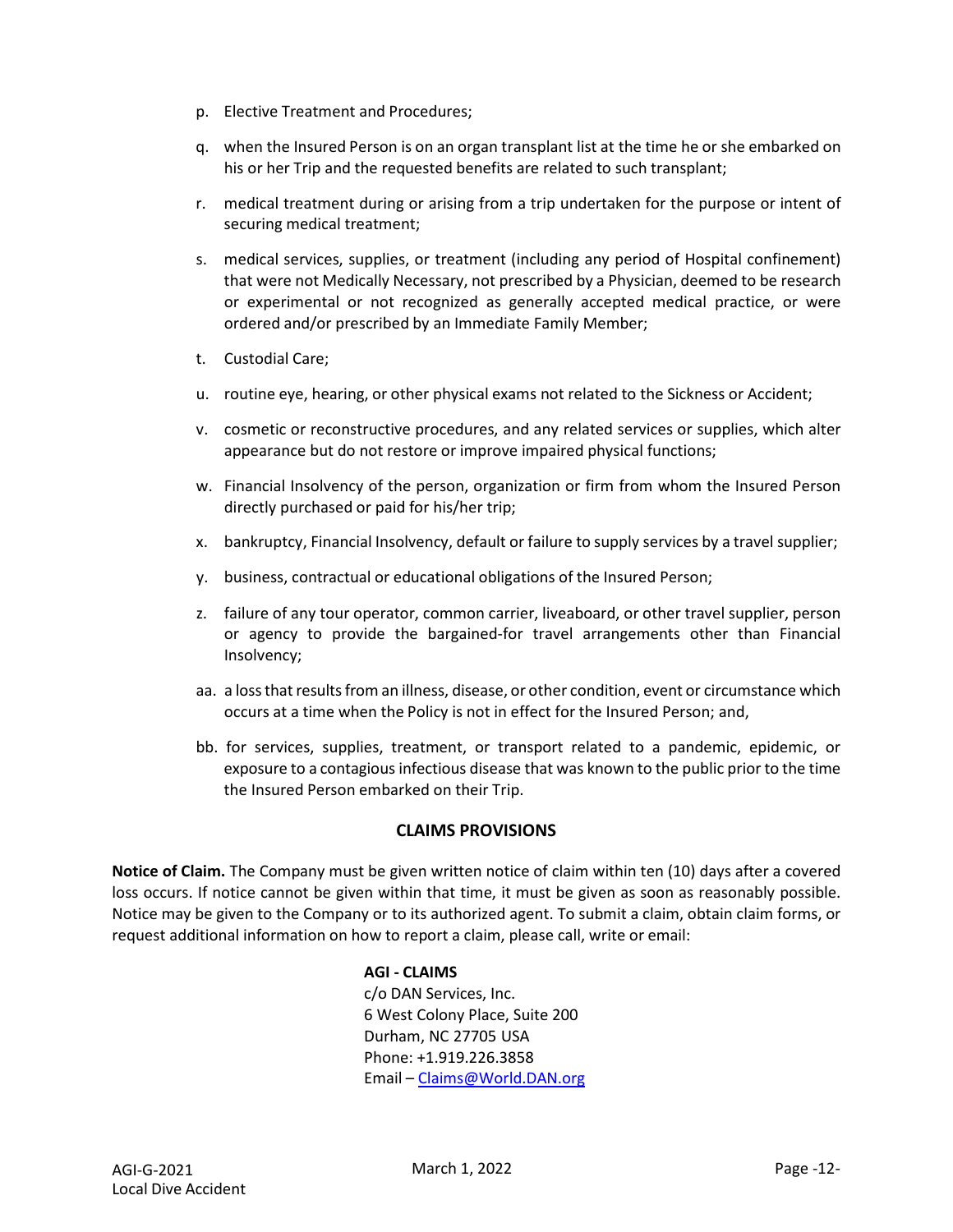#### **How to File a Claim.**

- 1. Complete the claim form in full. Please answer all questions completely. If you don't, the claim may have to be returned to you and delay settlement of your claim. Be sure to sign the claim form.
- 2. Ask the hospital and/or doctor to complete the reverse side of the form and return it to you. (The provider can attach an itemized bill instead.)
- 3. Attach any other bills, documents or statements that apply to the claim. It is important that they contain the right information.
- 4. Make copies of your forms and bills for your records your originals will not be returned to you.
- 5. If you received a payment from any other Insurance, you must send the Explanation of Benefits with your bills before your claim can be settled.

Please forward these documents to AGI - CLAIMS at the address above or by email to [Claims@World.DAN.org.](mailto:Claims@World.DAN.org) DAN World program benefits are subject to change following 30 days' notice to existing clients. All amounts shown are in US dollars.

**Claim Forms.** When the Company receives notice of claim, the Insured Person will be sent forms to file proof of loss. If the forms are not sent within 15 days after the Company receives notice, then the claimant will meet the proof of loss requirements by giving the Company a written statement of the nature and extent of the loss. This must be sent to the Company within the time limit stated in the Proof of Loss provision.

**Notice of Claim.** The Company must be given written notice of claim within 180 days after a covered loss occurs. If notice cannot be given within that time, it must be given as soon as reasonably possible. Notice may be given to the Company or to its authorized agent. Notice should include the Insured Person's name and enough information to identify and contact him/her.

**Payment of Claims.** Benefits for loss of life of an Insured Person will be paid in accordance with the beneficiary designation, or if none to the Insured Person's estate. Any payment the Company makes in good faith fully discharges the Company's liability to the extent of the payment made.

Upon receipt of due written proof of loss, payments for all losses, except loss of life, will be made to (or on behalf of, if applicable) the Insured Person suffering the loss. If an Insured Person dies before all payments due have been made, the amount still payable will be paid, to the Insured Person's estate or at the Company's option, in equal shares, to the survivors in the first surviving class of those that follow: The Insured Person's (1) spouse; (2) children; (3) parents; or (4) brothers and sisters. If no class has a survivor, the beneficiary is the Insured's estate.

**Payment to a Minor or Incompetent.** If any payee is a minor or is not competent to give a valid release for the payment, the payment will be made to the legal guardian of the payee's property. If the payee has no legal guardian for his or her property, a payment not exceeding US\$3,000may be made, at the optionof the Company, to any relative by blood or connection by marriage of the payee, who, in the opinion of the Company, has assumed the custody and support of the minor or responsibility for the incompetent person's affairs.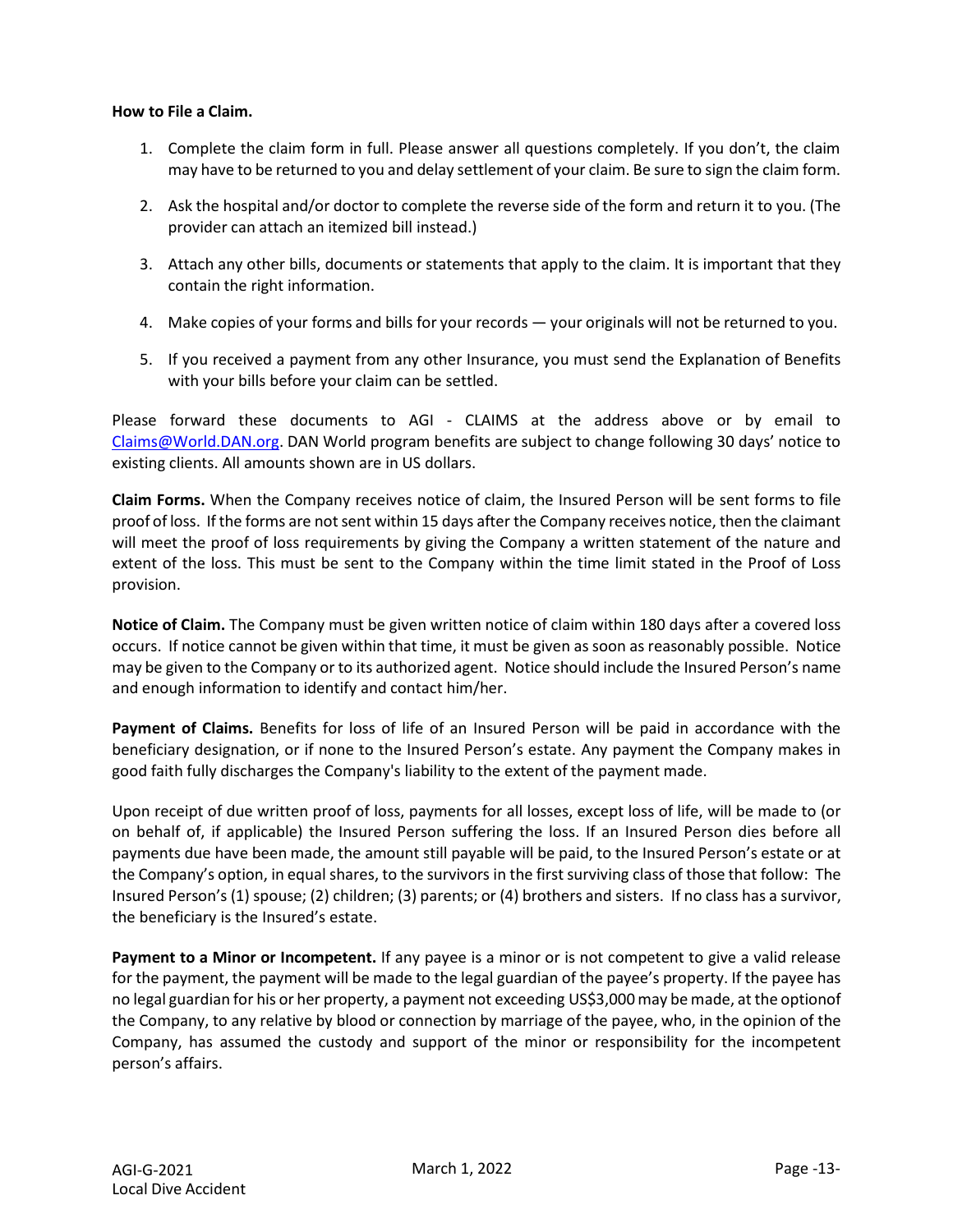**Proof of Loss.** Written Proof of Loss must be sent to the Company within 180 days after the date the loss occurs. The Company will not reduce or deny a claim if it was not reasonably possible to give written Proof of Loss within the time allowed. In any event, the Insured Person must give the Company written Proof of Loss within 12 months after the date the loss occurs unless the Insured Person is legally incapacitated.

**Time of Payment of Claim.** Benefits payable under the Policy for any loss other than loss for which the Policy provides any periodic payment will be paid within 90 days of receipt of due written proof of such loss. Subject to due written proof of loss, all benefits that accrue for loss for which the Policy provides periodic payment will be paid monthly.

# **GENERAL PROVISIONS**

## **ENTIRE CONTRACT**

The application, group policy, certificate, and any attached riders shall form the entire contract between us. Any statement the Insured Person makes is a representation and not a warranty. No statement will be used by us to void or reduce benefits unless that statement is a part of any written application or enrollment form.

## **EXAMINATION UNDER OATH**

As often as we may reasonably require, the Insured Person or any person making a claim under this Policy must submit to examination under oath.

#### **BENEFICIARY: CHANGE OF BENEFICIARY**

The Insured Person will name the beneficiary at the time of enrollment. The Insured Person may change the beneficiary at any time. To do so, a written request on a form satisfactory to the Company must be made to its home office. When the Company records the change, it will take effect as of the date signed. The change will not apply to any payment made by the Company before the request was recorded. If two (2) or more beneficiaries are named and their shares are not specified, they will share the proceeds equally.

When an Insured Person dies, there may be no living named beneficiary to receive any part of the proceeds. If so, the Company may pay such proceeds to the Insured Person's estate or, at the Company's option, to the Insured Person's:

- spouse, if living
- surviving children, equally, if the spouse is dead, or
- surviving parents, equally, if all children are dead.

The Company will not be liable for such payment after it is made.

#### **MULTIPLE CERTIFICATES**

A person cannot be insured under more than one certificate providing the same type of insurance coverage under group policies issued by the Company to the Policyholder and/or its affiliates. Coverage will be in effect under only one certificate at any one time. Premium paid for certificates which are not in effect will be refunded.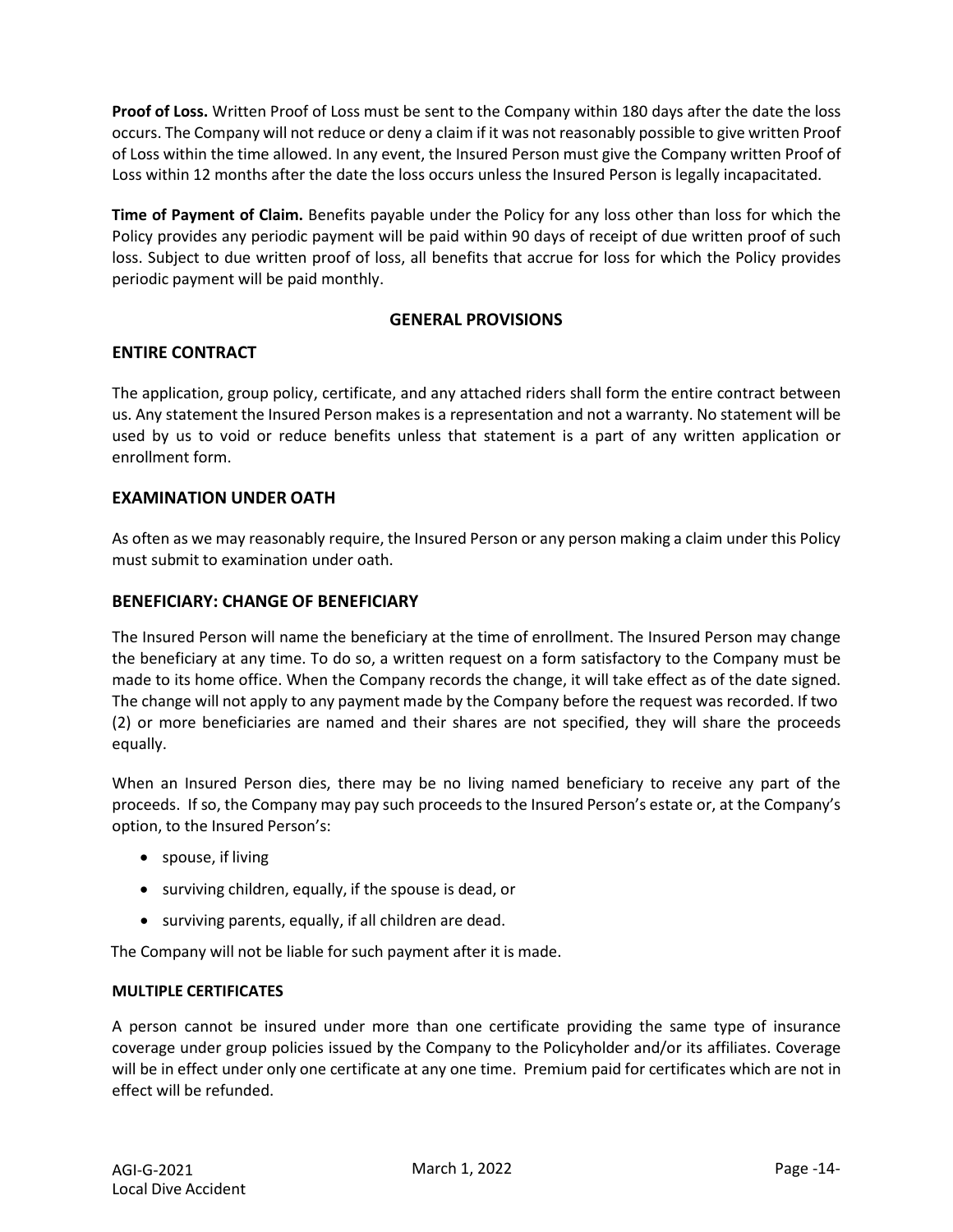#### **MISSTATEMENT OF AGE**

If premiums and/or benefits for the Insured Person are based on age and the Insured Person's age has been misstated, there will be a fair adjustment of premiums and/or benefits based on the Insured Person's true age. The Company may require satisfactory proof of age before paying any claim.

#### **EXCESS PROVISION**

The Benefits under the Policy, other than those noted above, are excess over any other valid and collectible insurance, including but not limited to, Other Medical Expense Insurance and travel insurance, available to the Insured for a covered loss under the Policy. If an Insured receives or is entitled to receive benefits or services from any other valid and collectible insurance for any eligible benefit category of a covered loss for which he or she is entitled under the Policy, such benefit under the Policy will be in excess of the amount of such other valid and collectible insurance.

Benefits payable will be reduced to the extent that benefits for expenses are covered by any other valid and collectible insurance whether or not a claim is made for such benefits. For purposes of the Policy, an Insured's entitlement to other valid and collectible insurance will be determined as if the Policy did not exist and shall not depend upon whether timely application for other valid and collectible insurance is made by or on behalf of the Insured. If the other valid and collectible insurance provides benefits on an excess coverage basis, benefits will be paid first by the insurer or services plan whose coverage has been in effect for the longer period of time.

## **RIGHT OF RECOVERY**

As a condition to receiving benefits under the Policy, other than the benefits noted above, the Insured (or, if he or she is deceased, an authorized representative of the Insured) agrees, except as may be limitedor prohibited by applicable law:

- 1. to reimburse the Company for any such benefits paid to or on behalf of the Insured, if such benefits are recovered, in any form, from any Third Party or Coverage; and
- 2. without limiting the preceding, that the Company is subrogated, for the purpose of the Company's recovery of any such benefits paid to or on behalf of the Insured Person, to any and all claims, causes of action or rights that he or she has or that may rise against any Third Party who has or may have caused, contributed to or aggravated the injury or condition for which the Insured Person claims an entitlement to Policy benefits, and to any claims, causes of action or rights he orshe may have against any Coverage for the injury or condition for which the Insured Person claims an entitlement to Policy benefits.

The Insured Person agrees that he or she will make a decision on pursuing any and all claims, causes of action and rights against any and all Third Parties and Coverage within 30 days of the date the Company requires that the Insured Person provide Notice of Claim for the injury or condition for which such Policy benefits are sought, and within such 30-day period will so notify the Company in writing. In the event the Insured Person decides not to pursue a claim, cause of action or right against a Third Party or Coverage, or fails to notify the Company of his or her intent to do so within such 30-day period, the Insured Person authorizes the Company to pursue, sue, compromise or settle any such claim, cause of action or right in his or her name, authorizes the Company to execute any and all documents necessary to pursue any such claim, cause of action or right, and agrees to cooperate fully with the Company in the prosecution of any such claim, cause of action or right.